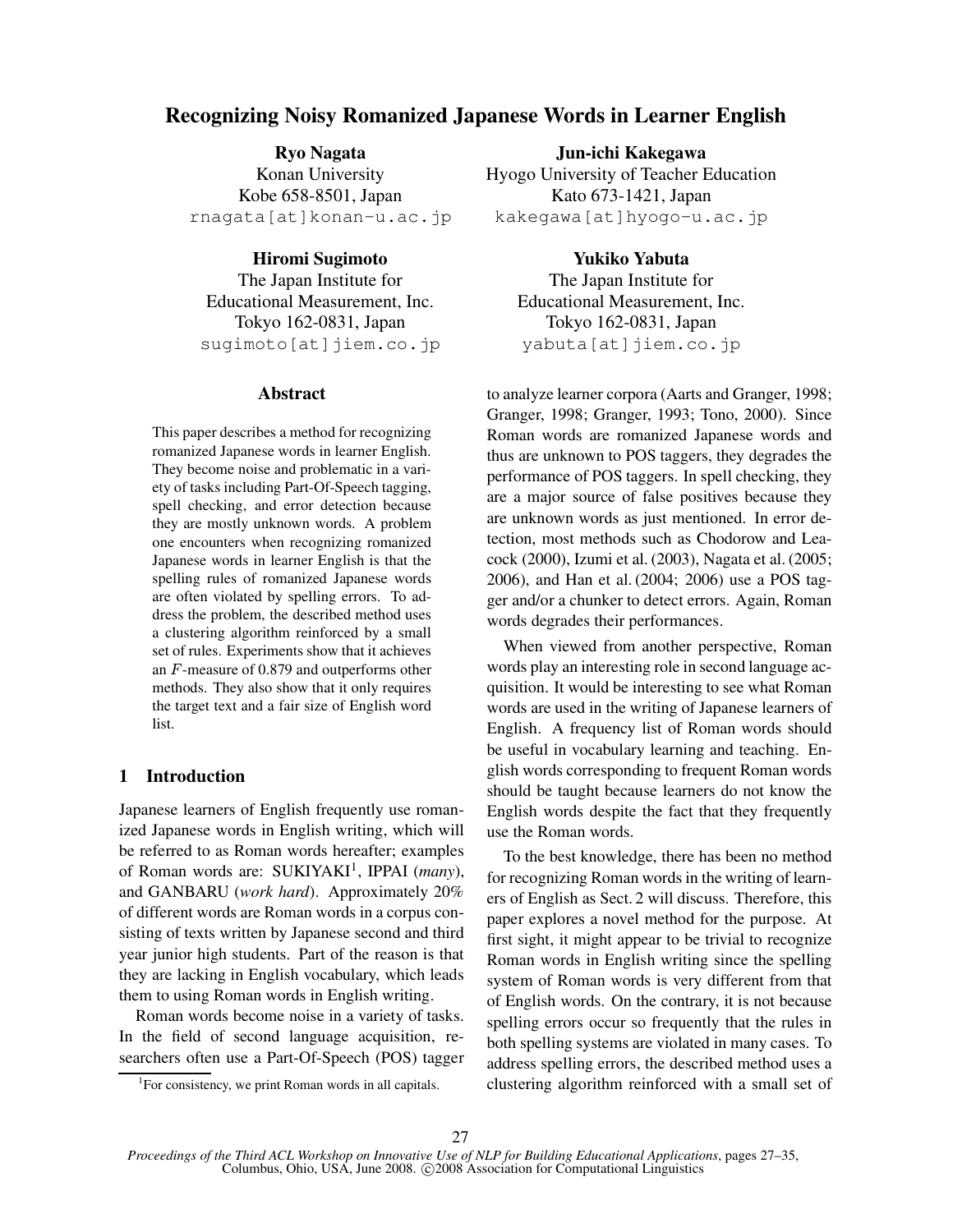rules. One of the features of the described method is that it only requires the target text and a fair size of an English word list. In other words, it does not require sources of knowledge such as manually annotated training data that are costly to obtain.

The rest of this paper is structured as follows. Section 2 discusses related work. Section 3 introduces some knowledge of Roman words which is needed to understand the rest of this paper. Section 4 discusses our initial idea. Section 5 describes the method. Section 6 describes experiments conducted to evaluate the method and discusses the results.

### **2 Related Work**

Basically, no methods for recognizing Roman words have been proposed in the past. However, there have been a great deal of work related to Roman words.

Transliteration and back-transliteration often involve romanization from Japanese Katakana words into their equivalents spelled in Roman alphabets as in Knight and Graehl (1998) and Brill et al. (2001). For example, Knight and Graehl (1998) backtransliterate Japanese Katakana words into English via Japanese romanized equivalents.

Transliteration and back-transliteration, however, are different tasks from ours. Transliteration and back-transliteration are a task where given English and Japanese Katakana words are put into their corresponding Japanese Katakana and English words, respectively, whereas our task is to recognize Roman words in English text written by learners of English.

More related to our task is loanword identification; our task can be viewed as loanword identification where loanwords are Roman words in English text. Jeong et al. (1999) describe a method for distinguishing between foreign and pure Korean words in Korean text. Nwesri et al.(2006) propose a method for identifying foreign words in Arabic text. Khaltar et al. (2006) extract loanwords from Mongolian corpora using a Japanese loanword dictionary.

These methods are fundamentally different from ours in the following two points. First, the target text in our task is full of spelling errors both in Roman and English words. Second, the above methods require annotated training data and/or other sources of knowledge such as a Japanese loanword dictionary that are hard to obtain in our task.

## **3 Roman Words**

This section briefly introduces the spelling system of Roman words which is needed to understand the rest of this paper. For detailed discussion of Japanese-English romanization, see Knight and Graehl (1998).

The spelling system has five vowels:  $\{a, i, u, e,$  $o$ . It has 18 consonants :  $\{b, c, d, f, g, h, j, k, l, m, c\}$  $n, p, r, s, t, w, y, z$ . Note that some alphabets such as *q* and *x* are not used in Roman words.

Roman words basically satisfy the following two rules:

- 1. Roman words end with either a vowel or *n*
- 2. A consonant is always followed by a vowel

The first rule implies that one can tell that a word ending with a consonant except *n* is not a Roman word without looking at the whole word. There are two exceptions to the second rule. The first is that the consonant *n* sometimes behaves like a vowel and is followed by other consonants such as *nb* as in GANBARU. The second is that some combinations of two consonants such as *ky* and *tt* are used to express gemination and contracted sounds. However, the second rule is satisfied if these combinations are regarded to function as a consonant to express gemination and contracted sounds. An implication from the second rule is that alternate occurrences of a consonant-vowel are very common to Roman words as in SAMURAI<sup>2</sup> and SUKIYAKI. Another is that a sequence of three consonants, such as *tch* and *btl* as in *watch* and *subtle*, respectively, never appear in Roman words excluding the exceptional consecutive consonants for gemination and contracted sounds.

In the writing of Japanese learners of English, the two rules are often violated because of spelling errors. For example, SHSHI, GZUUNOTOU, and MATHYA appear in corpora used in the experiments where the underline indicates where the violations of the rules exist; we believe that even native speakers of the Japanese language have difficulty guessing the right spellings (The answers are shown in Sect. 6.2).

<sup>2</sup>Well-known Japanese words such as SAMURAI and SUKIYAKI are used as examples for illustration purpose. In the writing of Japanese learners of English, however, a wide variety of Japanese words appear as exemplified in Sect. 1.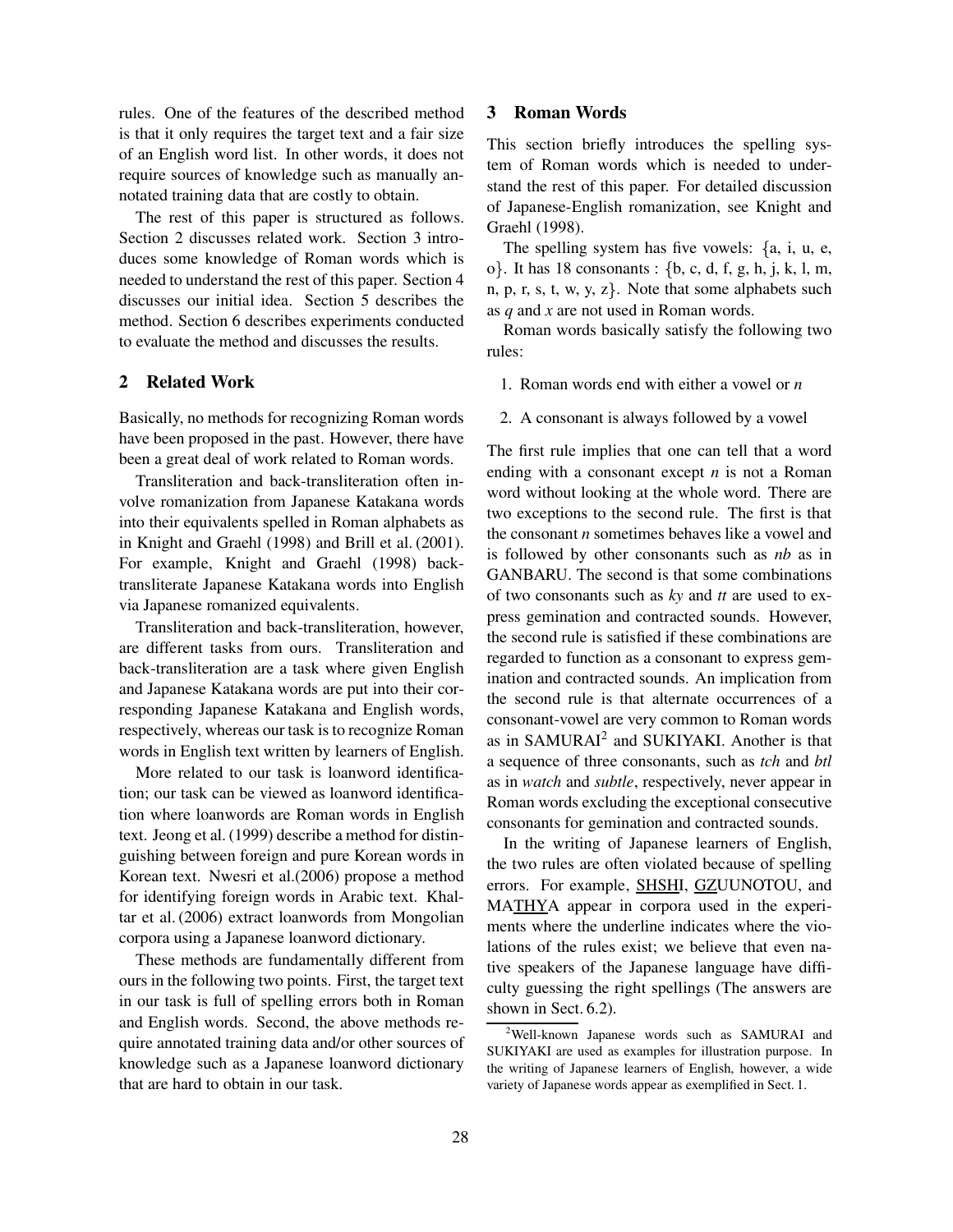Also, English words are mis-spelled in the writing of Japanese learners of English. Mis-spelled English words often satisfy the two rules. For example, the word *because* is mis-spelled with variations in error such as *becaus*, *becose*, *becoue*, *becouese*, *becuse*, *becaes*, *becase*, and *becaues* where the underlines indicate words that satisfy the two rules.

In summary, the spelling system of Roman words is quite different from that of English. However, in the writing of Japanese learners of English, the two rules are often violated because of spelling errors.

## **4 Initial (but Failed) Idea**

This section discusses our initial idea for the task, which turned out to be a failure. Nevertheless, this section discusses it because it will play an important role later on.

Our initial idea was as follows. As shown in Sect. 3, Roman words are based on a spelling system that is very different from that of English. The spelling system is so different that a clustering algorithm such as  $k$ -means clustering (Abney, 2007) is able to distinguish Roman words from English words if the differences are represented well in the feature vector.

A trigram-based feature vector is well-suited for capturing the differences. Each attribute in the vector corresponds to a certain trigram such as *sam*. The value corresponds to the number of occurrences of the trigram in a given word. For example, the value of the attribute corresponding to the trigram *sam* is 1 in the Roman word SAMURAI. The dummy symbols ˆ and \$ are appended to denote the beginning and end of a word, respectively. All words are converted entirely to lowercase when transformed into feature vectors. For example, the Roman word:

# SAMURAI

would give the trigrams:

ˆˆs ˆsa sam amu mur ura rai ai\$ i\$\$,

and be transformed into a feature vector where the values corresponding to the above trigrams are 1, otherwise 0.

The algorithm for recognizing Roman words based on this initial idea is as follows:

**Input:** target corpus and English word list

**Output:** lists of Roman words and English words

- *Step 1*. make a word list from the target corpus
- *Step 2*. remove all words from the list that are in the English word list
- *Step 3*. transform each word in the resulting list into the feature vector
- *Step* 4. run  $k$ -means clustering on the feature vectors with  $k = 2$
- *Step 5*. output the result

In *Step 1*., the target corpus is turned into a word list. In *Step 2*., words that are in the English word list are recognized as English words and removed from the word list. Note that at this point, there will be still English words on the list because an English word list is never comprehensive. More importantly, the list includes mis-spelled English words. In *Step 3*., each word in the resulting list is transformed into the feature vector as just explained above. In *Step* 4., *k*-means clustering is used to find two clusters for the feature vectors;  $k = 2$  because there are two classes of words — one for Roman words and one for English words. In *Step 5*., each word is outputted with the result of the clustering. This was our initial idea. It was unsupervised and easy to implement.

Contrary to our expectation, however, the results were far from satisfactory as Sect. 6 will show. The resulting clusters were meaningless in terms of Roman word recognition. For instance, one of the obtained two clusters was for gerunds and present participles (namely, words ending with *ing*) and the other was for the rest (including Roman words and other English words). The results reveal that it is impossible to represent all English words by one cluster obtained from a centroid that is initially randomly chosen. The algorithm was tested with different settings (different  $k$  and different numbers of instances to compute the initial centroids). It sometimes performed slightly better, but it was too ad hoc to be a reliable method.

This is why we had to take another approach. At the same time, this initial idea will play an important role soon as already mentioned.

### **5 Proposed Method**

So far, we have seen that a clustering algorithm does not work well on the task. However, there is no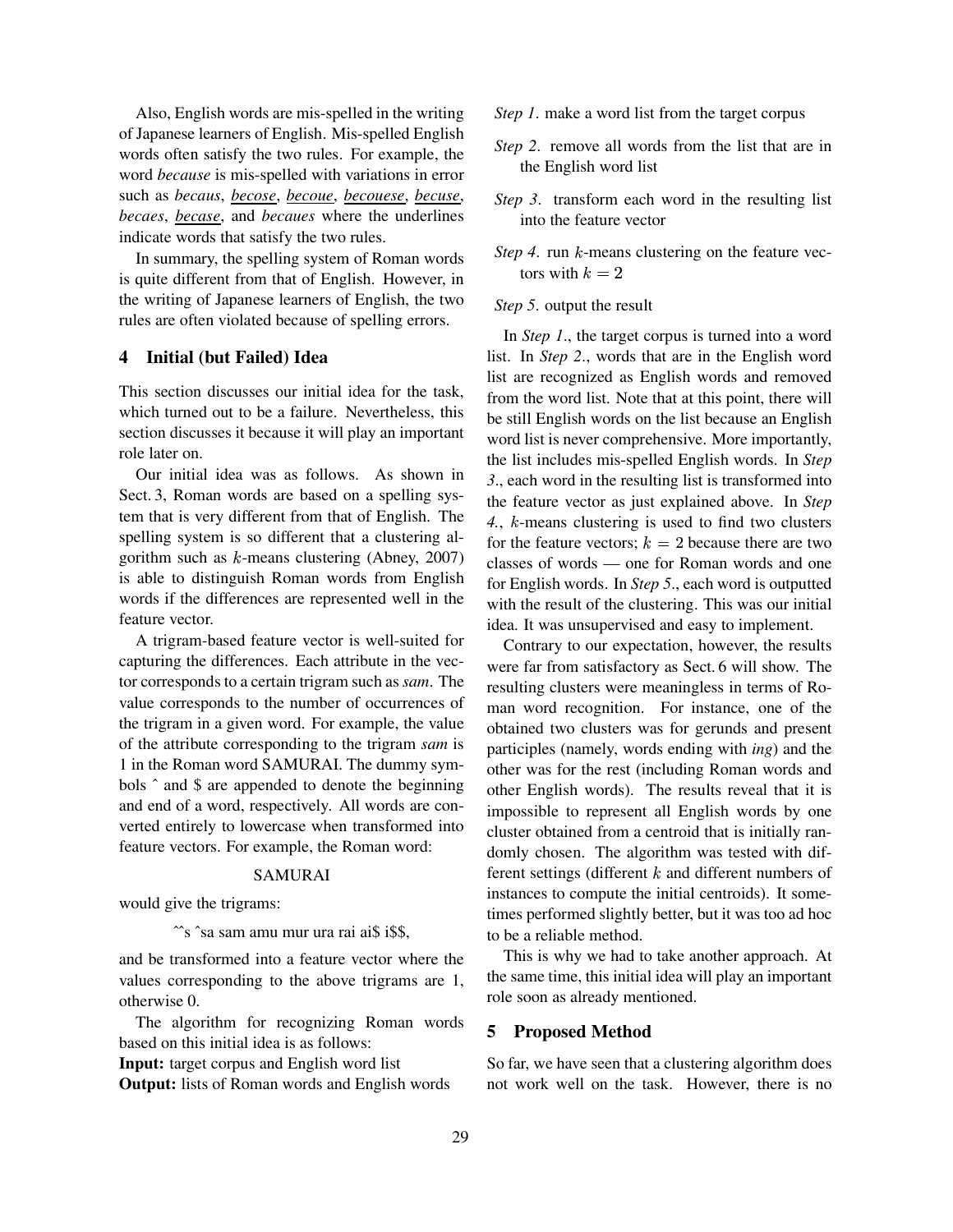doubt that the spelling system of Roman words is very different from that of English words. Because of the differences, the two rules described in Sect. 3 should almost perfectly recognize Roman words if there were no spelling errors.

To make the task simple, let us assume that there were no spelling errors in the target corpus for the time being. Under this assumption, the task is greatly simplified. As with the initial idea, known English words can easily be removed from the word list. Then, all Roman words will be retrieved from the list with few English words by pattern matching based on the two rules.

For pattern matching, words are first put into a Consonant Vowel (CV) pattern. It is simply done by replacing consonants and vowels as defined in Sect. 3 with dummy characters denoting consonants and vowels (C and V in this paper), respectively. For example, the Roman word:

## SAMURAI

would be transformed into the CV pattern:

#### **CVCVCVV**

while the English word:

#### *fighter*

into the CV pattern:

#### CVCCCVC.

There are some notable differences between the two. An exception to the transformation is that the consonant *n* is replaced with C only when it follows one of the consonants since it sometimes behaves like a vowel (see Sect. 3 for details) and requires a special care. Before the transformation, the exceptional consecutive consonants for gemination and contract sounds are normalized by the following simple replacement rules:

```
double consonants 
 single consonant
(e.g, tt \rightarrow t), t),
([bdfghjklmnstprz])y([auo]) \rightarrow $1$2(e.g., by a \rightarrow ba),
([sc])h([a\text{iueo}]) \rightarrow $1$2(e.g., sha \rightarrow sa),tsu \rightarrow tu tu
```
For example, the double consonant *tt* is replaced with the single consonant *t* using the first rule. Then,

a word is recognized as a Roman word if its CV pattern matches:

## $\Upsilon$ [Vn]\*(C[Vn]+)\*\$

where the matcher is written in Perl or Java-like regular expression. Roughly, words that comprise sequences of a consonant-vowel, and end with a vowel or the consonant *n* are recognized as Roman words.

This method should work perfectly if we disregard spelling errors. We will refer to this method as the rule-based method, hereafter. Actually, it works surprisingly well even with spelling errors as the experiments in Sect. 6 will show. However, there is still room for improvement in handling mis-spelled words.

Now back to the real world. The sources of false positives and negatives in the rule-based method are spelling errors both in Roman and English words. For instance, the rule-based method recognizes misspelled English words such as *becose*, *becoue*, and *becouese*, which are correctly the word *because*, as Roman words. Likewise, mis-spelled Roman words are recognized as English words.

Here, the initial idea comes to play an important role. Like in the initial idea, each word can be transformed into a point in vector space as exemplified in a somewhat simplified manner in Fig. 1; R and E in Fig. 1 denote words recognized by the rule-based method as Roman and English words, respectively. Pale R and E correspond to false positives and negatives, (which of course is unknown to the rule-based method). Unlike in the initial idea, we now know plausible centroids for Roman and English words. We can compute the centroid for Roman words from the words recognized as Roman words by the rulebased method. Also, we can compute the centroid for English words from the words in the English word dictionary. This situation is shown in Fig. 2 where the centroids are denoted by  $+$ . False positives and negatives are expected to be nearer to the centroids for their true class, because even with spelling errors they share a structural similarly with their correctly-spelled counterparts. Taking this into account, all predictions obtained by the rule-based method are overridden by the class of their nearest centroid as shown in Fig. 3. The procedures for computing the centroids and overriding the predictions can be repeated until convergence. Then, this part is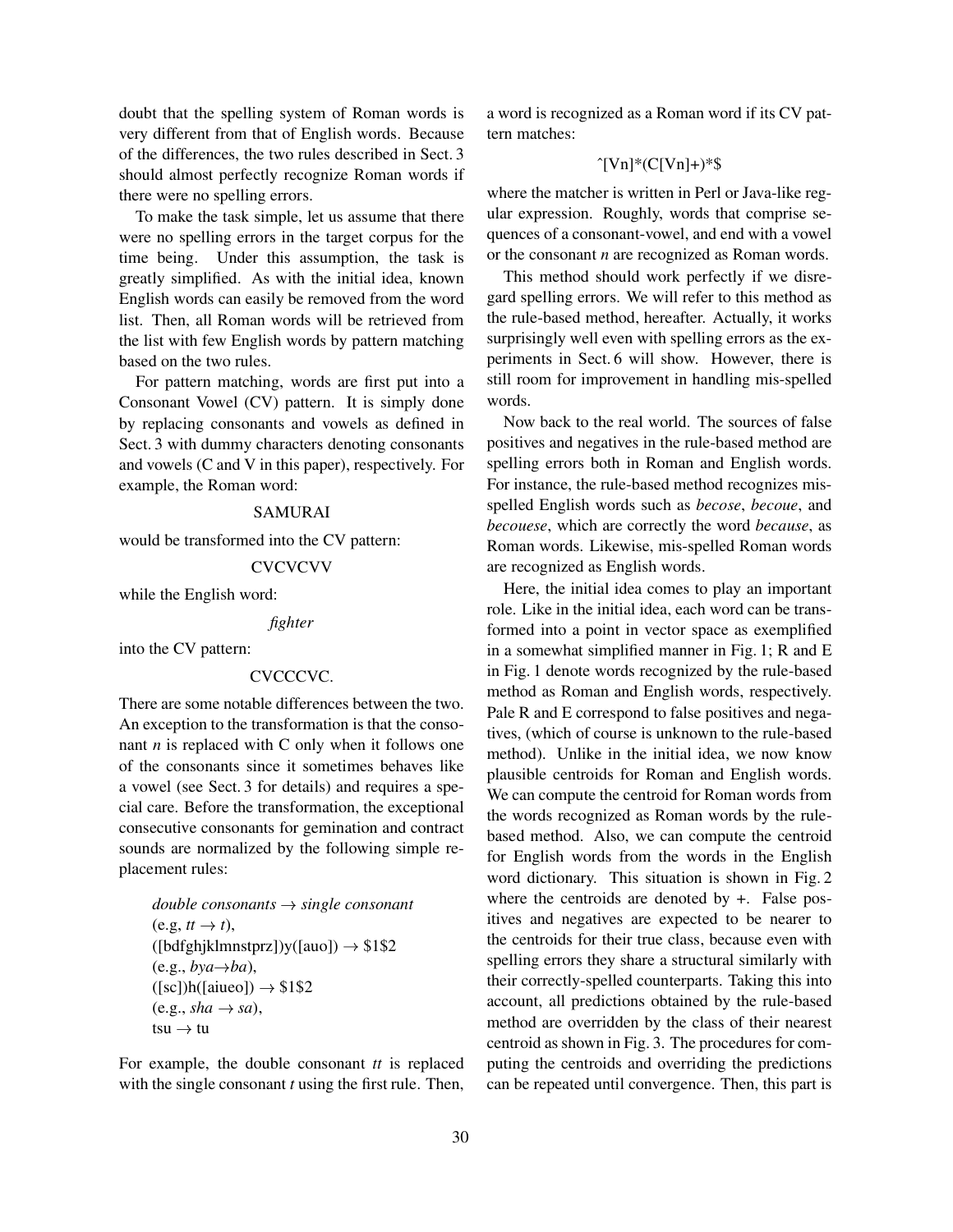the same as the initial idea based on  $k$ -means clustering.



Figure 1: Roman and English words in vector space



Figure 2: Plausible centroids

The algorithm of the proposed method is: **Input**: target corpus and English word list **Output**: list of Roman words

- *Step A*. make a word list from the target corpus
- *Step B*. remove all words from the list that are in the English word list
- *Step C*. transform each word in the resulting list into the feature vector
- *Step D*. obtain a tentative list of Roman words using the rule-based method
- *Step E*. compute centroids for Roman and English words from the tentative list and the English word list, respectively



Figure 3: Overridden false positives and negatives

*Step F*. override the previous class of each word by the class of its nearest centroid

*Step G*. repeat *Step E* and *F* until convergence

*Step H*. output the result

*Steps A* to *C* are the same as in the algorithm of the initial idea. *Step D* then uses the rule-based method to obtain a tentative list of Roman words. *Step E* computes centroids for Roman and English words by taking averages of each value of the feature vectors. *Step F* overrides previous classes obtained by the rule-based method or previous iteration. The distances between each feature vector and the centroids are measured by the Euclidean distance. *Step G* computes centroids and overrides previous predictions until convergence. This step may be omitted to give a variation of the proposed method. *Step H* outputs words belonging to the centroid for Roman words.

# **6 Experiments**

#### **6.1 Experimental Conditions**

Three sets of corpora were used for evaluation. The first consisted of essays on the topic *winter holiday* written by second year junior high students. It was used to develop the rule-based method. The second consisted of essays on the topic *school trip* written by third year junior high students. The third was the combination of the two. Table 1 shows the target corpora statistics<sup>3</sup>. Evaluation was done on only unknown words in the target corpora since known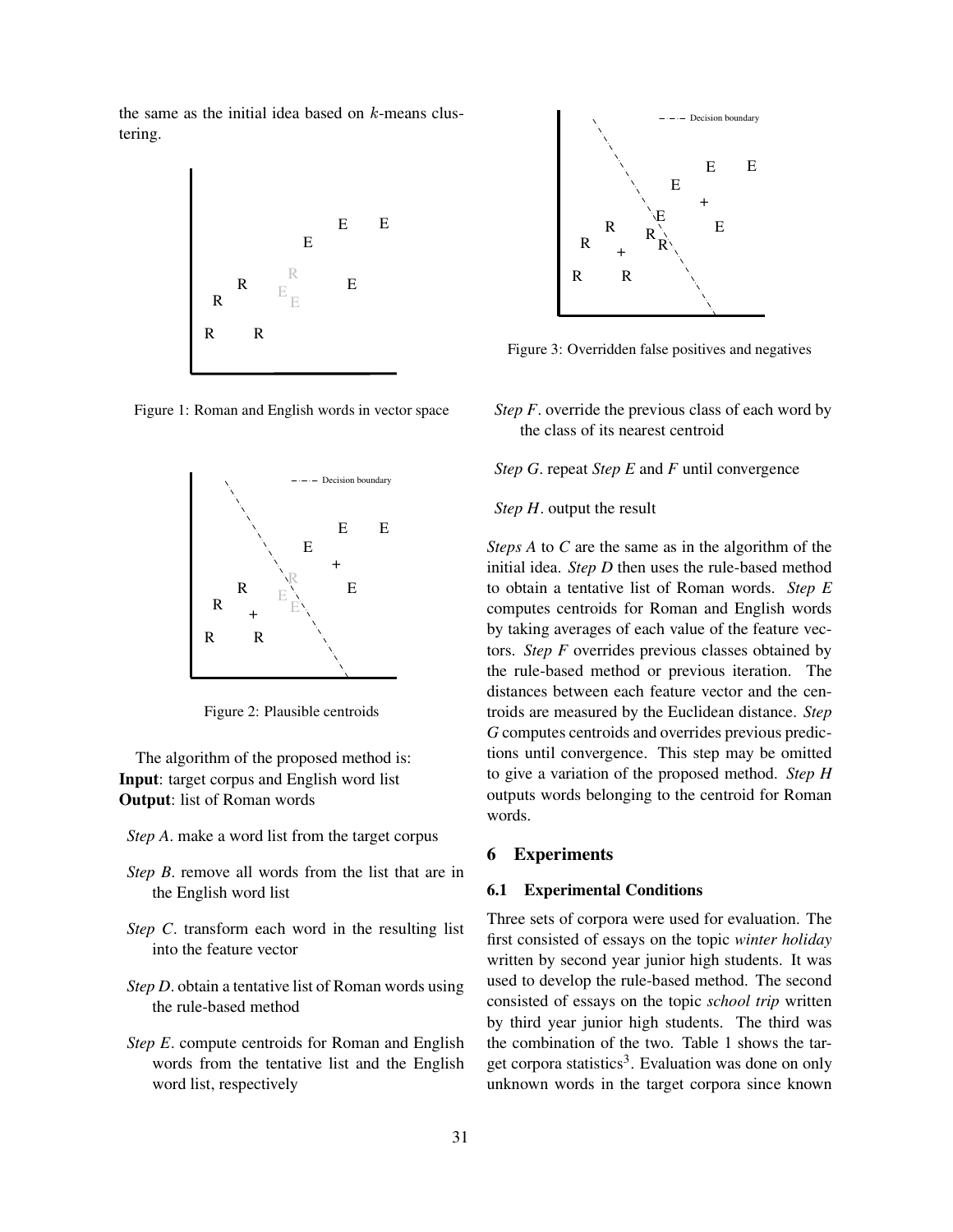Table 1: Target corpora statistics

| Corpus         |       |        |      | # sentences # words # diff. words # diff. unknown words # diff. Roman words |     |
|----------------|-------|--------|------|-----------------------------------------------------------------------------|-----|
| Jr. high $2$   | 9928  | 56724  | 1675 | 1040                                                                        | 275 |
| Jr. high $3$   | 10441 | 60546  | 2163 | 1334                                                                        | 500 |
| Jr. high $2&3$ | 20369 | 117270 | 3299 | 2237                                                                        | 727 |

words can be easily recognized as English words by referring to an English word list.

As an English word list, the 7,726 words (Leech et al., 2001) that occur at least 10 times per million words in the British National Corpus (Burnard, 1995) were combined with the English word list in Ispell, the spell checker. The whole list consisted of 19816 words.

As already mentioned in Sect. 2, there has been no method for recognizing Roman words. Therefore, we set three baselines for comparison. In the first, all words that were not listed in the English word list were recognized as Roman words. In the second,  $k$ -means clustering was used to recognize Roman words in the target corpora as described in Sect. 4  $(i.e., the initial idea).$  The  $k$ -means clustering-based method was tested on each target corpora five times and the results were averaged to calculate the overall performances. Five instances were randomly chosen to compute the initial centroids for each class. In the third, the rule-based method described in Sect. 5 was used as a baseline.

The performance was evaluated by recall, precision, and  $F$ -measure. Recall and precision were defined by

$$
R = \frac{\text{\# Roman words correctly recognized}}{\text{\# diff. Roman words}} \tag{1}
$$

and

$$
P = \frac{\text{# Roman words correctly recognized}}{\text{# words recognized as Roman words}}, \quad (2)
$$

respectively.  $F$ -measure was defined by

$$
F = \frac{2RP}{R + P}.\tag{3}
$$

 $3$ From the Jr. high 2&3 corpus, we randomly took 200 sentences (1645 words) to estimate the spelling error rate. It was an error rate of 2.8% (46/1645). We also investigated if there was ambiguity between Roman and English words in the target corpora (for example, the word *sake* can be a Roman word (a kind of alcohol) and an English word (as in *God's sake*). It turned out that there were no such cases in the target corpora.

#### **6.2 Experimental Results and Discussion**

Table 2, Table 3, and Table 4 show the experimental results for the target corpora. In the tables, Listbased, *K*-means, and Rule-based denote the English word list-based,  $k$ -means clustering-based, and rulebased baselines, respectively. Also, Proposed (iteration) and Proposed denote the proposed method with and without iteration, respectively.

Table 2: Experimental results for Jr. high 2

| Method               | R.   |                         | F |
|----------------------|------|-------------------------|---|
| List-based           | 1.00 | 0.268 0.423             |   |
| $K$ -means           |      | 0.737 0.298 0.419       |   |
| Rule-based           |      | 0.898 0.737 0.810       |   |
| Proposed (iteration) |      | $0.855$ 0.799 $0.826$   |   |
| Proposed             |      | $0.938$ $0.761$ $0.840$ |   |

Table 3: Experimental results for Jr. high 3

| Method               | R.    |                     | F |
|----------------------|-------|---------------------|---|
| List-based           | 1.00  | 0.382 0.553         |   |
| $K$ -means           |       | 0.736 0.368 0.490   |   |
| Rule-based           | 0.824 | 0.831 0.827         |   |
| Proposed (iteration) |       | $0.852$ 0.916 0.883 |   |
| Proposed             |       | 0.914 0.882 0.898   |   |

| Table 4: Experimental results for Jr. high 2&3 |  |  |  |  |  |
|------------------------------------------------|--|--|--|--|--|
|------------------------------------------------|--|--|--|--|--|

| Method               | R.    | P                       | F     |
|----------------------|-------|-------------------------|-------|
| List-based           | 1.00  | 0.331 0.497             |       |
| $K$ -means           | 0.653 | 0.491                   | 0.500 |
| Rule-based           | 0.849 | 0.794                   | 0.820 |
| Proposed (iteration) |       | $0.851$ $0.867$ $0.859$ |       |
| Proposed             | 0.922 | 0.840                   | 0.879 |

The results show that the English word list-based baseline does not work well. The reason is that mis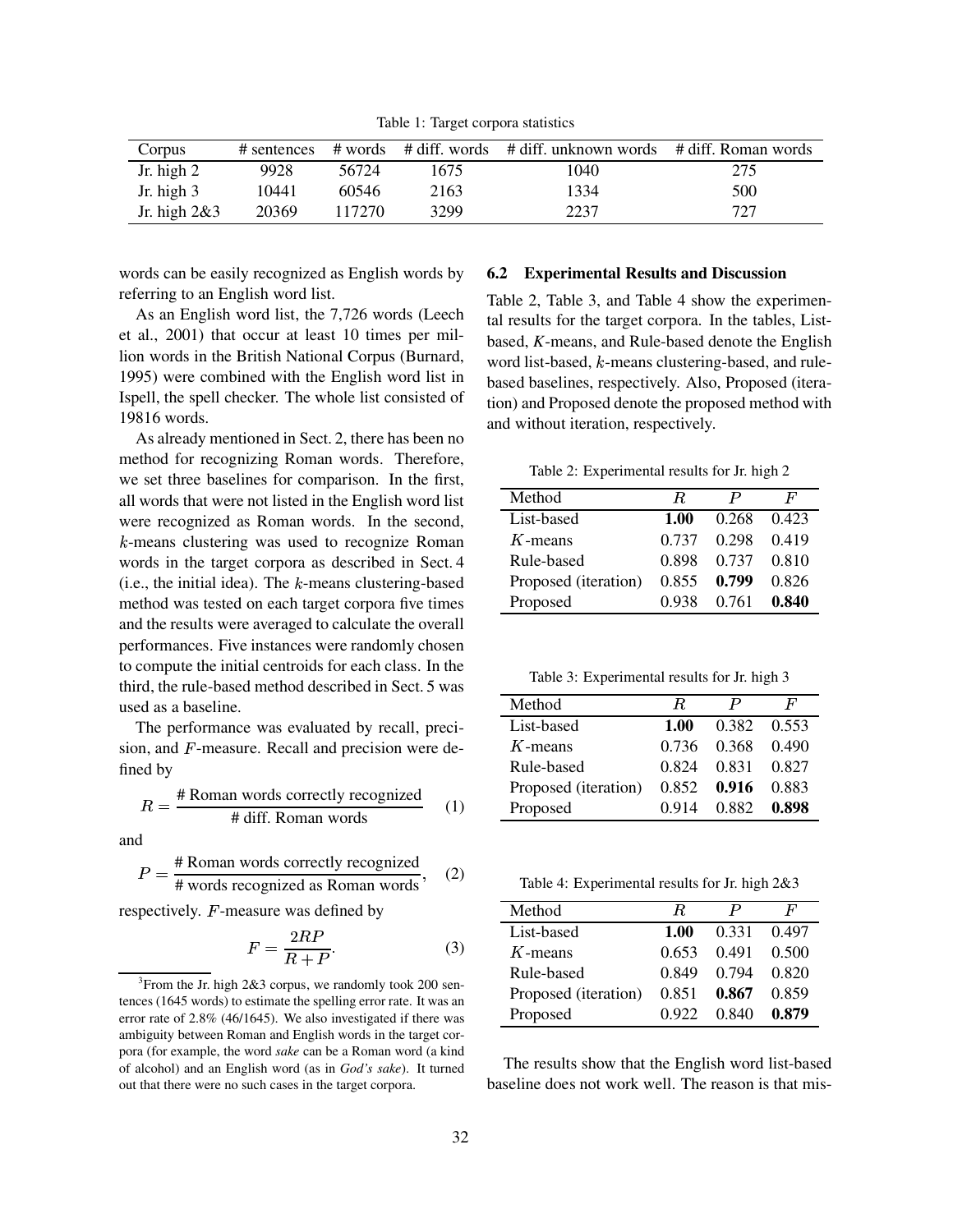spelled words occur so frequently in the writing of Japanese learners of English that simply recognizing unknown words as Roman words causes a lot of false positives.

The  $k$ -means clustering-based baseline performs similarly or even worse in terms of  $F$ -measure. Section 4 has already discussed the reason. Namely, it is impossible to represent all English words by one cluster obtained by simple  $k$ -means clustering.

Unlike the other two, the rule-based baseline performs surprisingly well considering the fact that it is based on a simple (pattern matching ) rule. This indicates that the spelling system of Roman words is quite different from that of English words. Thus, it would almost perfectly perform for English writing without spelling errors.

The proposed methods further improve the performance of the rule-based method in all target corpora. Especially, the proposed method without iteration performs well. Indeed, it performs significantly better than the rule-based method does in both recall (99% confidence level, difference of proportion test) and precision (95% confidence level, difference of proportion test) in the whole corpus. They reinforce the rule-based method by overriding false positives and negatives via centroid identification as initially estimated from the results of the rulebased method as Fig. 1, Fig.2, and Fig. 3 illustrate in Sect. 5. This implies that the estimated centroids represent Roman and English words well. Because of this property, the proposed methods can distinguish mis-spelled Roman words from (often misspelled) English words. Interestingly, the proposed methods recognized mis-spelled Roman words that we would prove are difficult for even native speakers of the Japanese language to recognize as words; e.g., SHSHI, GZUUNOTOU, and MATHYA; correctly, SUSHI, GOZYUNOTOU (five-story pagoda), and MATTYA (strong green tea).

To see the property, we extracted characteristic trigrams of the Roman and English centroids. We sorted each trigram in descending and ascending orders by  $\log \frac{r_i + \alpha}{e_i + \alpha}$  where  $r_i$  and  $e_i$  denote the feature values corresponding to the  $i$ -th trigram in the Roman and English centroids, respectively, and  $\alpha$  is a parameter to assure that the value can always be calculated. Table 5 shows the top 20 characteristic trigrams that are extracted from the centroids of the

proposed method without iteration; the whole target corpus was used and  $\alpha$  was set to 0.001. It shows that trigrams such as *i*\$\$, associated with words ending with a vowel are characteristic of the Roman centroid. This is consistent with the first rule of the spelling system of Roman words. By contrast, it shows that trigrams associated with words ending with a consonant are characteristic of the English centroid. Indeed, some of these are morphological suffixes such as *ed*\$ and *ly*\$. Others are associated with English syllables such as *ble* and *tion*.

Table 5: Characteristic trigram of centroids

| Roman centroid | English centroid |  |  |
|----------------|------------------|--|--|
| i\$\$          | y\$\$            |  |  |
| u\$\$          | s\$\$            |  |  |
| ji\$           | d\$\$            |  |  |
| aku            | t\$\$            |  |  |
| hi\$           | ed\$             |  |  |
| uji            | r\$\$            |  |  |
| ko             | g\$\$            |  |  |
| ka             | 1\$\$            |  |  |
| ku\$           | ng\$             |  |  |
| ki\$           | $\hat{c}$ o      |  |  |
| ou\$           | er\$             |  |  |
| kak            | tio              |  |  |
| nka            | ati              |  |  |
| zi\$           | ly\$             |  |  |
| uku            | al\$             |  |  |
| ryu            | nt\$             |  |  |
| dai            | ble              |  |  |
| ya\$           | abl              |  |  |
| ika            | es\$             |  |  |
| ri\$           | ty\$             |  |  |

To our surprise, the proposed method without iteration outperforms the one with iteration in terms of  $F$ -measure. This implies that the proposed method performs better when each word is compared to an exemplar (centroid) based on the idealized Roman words, rather than one based on the Roman words actually observed. Like before, we extracted characteristic trigrams from the centroids of the proposed method with iteration. As a result, we found that trigrams such as *mpl* and <sup>+</sup> *kn* that violate the two rules of Roman words were ranked much higher. Similarly, trigrams that associate with Roman words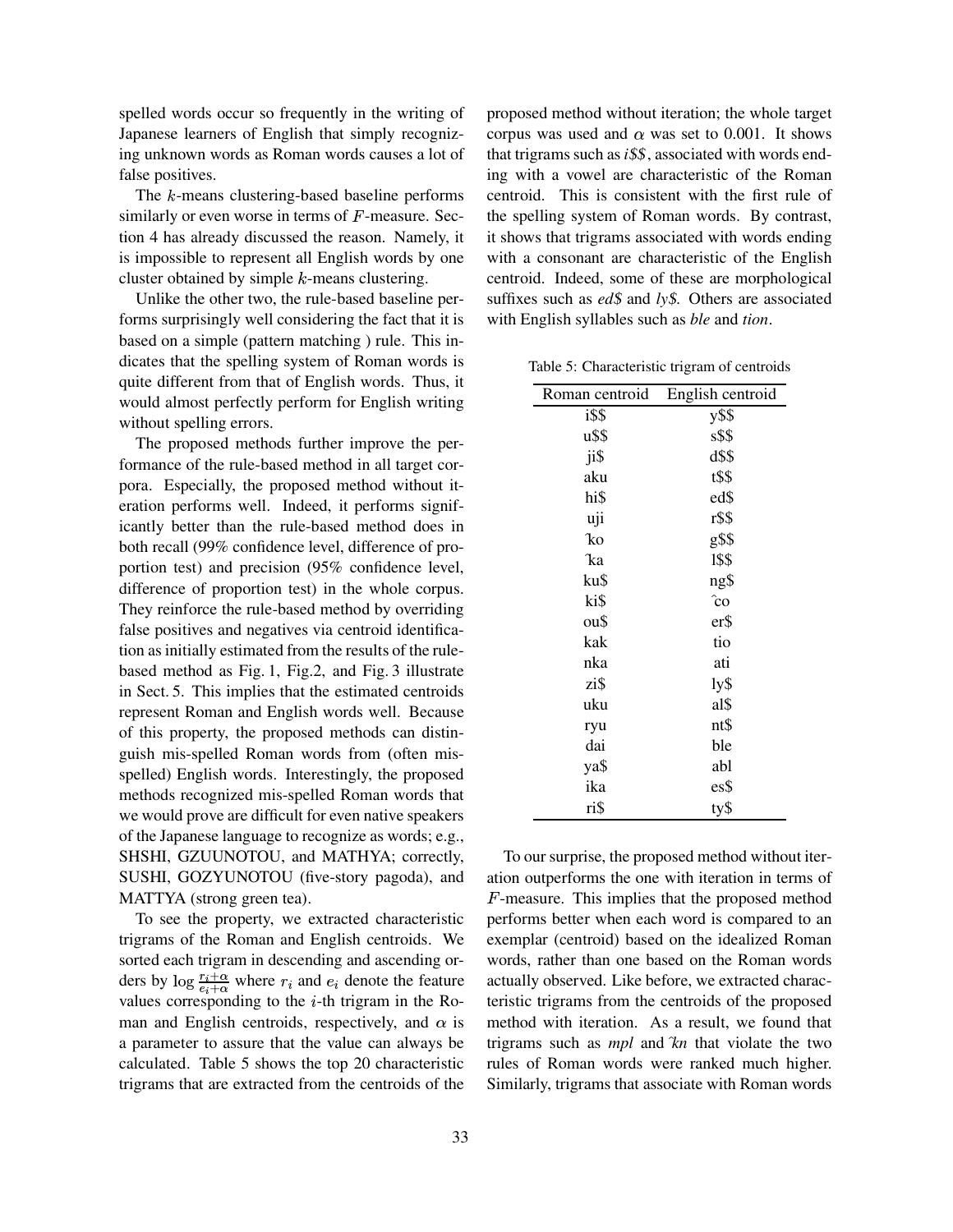were extracted as characteristic trigrams of the English centroid. This explains why the proposed method without iteration performs better.

Although the proposed methods perform well, there are still false positives and negatives. A major cause of false positives is mis-spelled English words, which suggests that spelling errors are problematic even in the proposed methods. It accounts for 94% of all false positives. The rest are foreign (excluding Japanese) words such as *pizza* that were not in the English word list and flow the two rules of Roman words. False negatives are mainly Roman words that partly consist of English syllables and/or English words. For example, OMIYAGE (souvenir) contains the English syllable *om* as in *omnipotent* as well as the English word *age*.

### **7 Conclusions**

This paper described methods for recognizing Roman words in learner English. Experiments show that the described methods are effective in recognizing Roman words even in texts containing spelling errors which is often the case in learner English. One of the advantages of the described methods is that they only require the target text and an English word list that is easy to obtain. A tool based on the described methods is available at http://www.ai.info.mie-u.ac.jp/˜nagata/tools/

For future work, we will investigate how to tag Roman words with POS tags; note that Roman words vary in POS as exemplified in Sect. 1. Also, we will explore to apply the described method to other languages, which will make it more useful in a variety of applications.

### **Acknowledgments**

This research was partially supported by the Ministry of Education, Science, Sports and Culture, Grant-in-Aid for Young Scientists (B), 19700637.

#### **References**

- Jan Aarts and Sylviane Granger. 1998. *Tag sequences in learner corpora: a key to interlanguage grammar and discourse*. Longman Pub Group.
- Steven Abney. 2007. *Semisupervised Learning for Computational Linguistics*. Chapman & Hall/CRC.
- Eric Brill, Gary Kacmarcik, and Chris Brockett. 2001. Automatically harvesting Katakana-English term pairs from search engine query logs. In *Proc. of 6th Natural Language Processing Pacific Rim Symposium*, pages 393–399.
- Lou Burnard. 1995. *Users Reference Guide for the British National Corpus. version 1.0*. Oxford University Computing Services, Oxford.
- Martin Chodorow and Claudia Leacock. 2000. An unsupervised method for detecting grammatical errors. In *Proc. of 1st Meeting of the North America Chapter of ACL*, pages 140–147.
- Sylviane Granger. 1993. The international corpus of learner English. In *English language corpora: Design, analysis and exploitation*, pages 57–69. Rodopi.
- Sylviane Granger. 1998. Prefabricated patterns in advanced EFL writing: collocations and formulae. In A. P. Cowie, editor, *Phraseology: theory, analysis, and application*, pages 145–160. Clarendon Press.
- Na-Rae Han, Martin Chodorow, and Claudia Leacock. 2004. Detecting errors in English article usage with a maximum entropy classifier trained on a large, diverse corpus. In *Proc. of 4th International Conference on Language Resources and Evaluation*, pages 1625– 1628.
- Na-Rae Han, Martin Chodorow, and Claudia Leacock. 2006. Detecting errors in English article usage by non-native speakers. *Natural Language Engineering*, 12(2):115–129.
- Emi Izumi, Kiyotaka Uchimoto, Toyomi Saiga, Thepchai Supnithi, and Hitoshi Isahara. 2003. Automatic error detection in the Japanese learners' English spoken data. In *Proc. of 41st Annual Meeting of ACL*, pages 145–148.
- Kil S. Jeong, Sung H. Myaeng, Jae S. Lee, and Key-Sun Choi. 1999. Automatic identification and backtransliteration of foreign words for information retrieval. *Information Processing and Management*, 35:523–540.
- Badam-Osor Khaltar, Atsushi Fujii, and Tetsuya Ishikawa. 2006. Extracting loanwords from Mongolian corpora and producing a Japanese-Mongolian bilingual dictionary. In *Proc. of the 44th Annual Meeting of ACL*, pages 657–664.
- Kevin Knight and Jonathan Graehl. 1998. Machine transliteration. *Computational Linguistics*, 24(4):599– 612.
- Geoffrey Leech, Paul Rayson, and Andrew Wilson. 2001. *Word Frequencies in Written and Spoken English: based on the British National Corpus*. Longman.
- Ryo Nagata, Takahiro Wakana, Fumito Masui, Atsuo Kawai, and Naoki Isu. 2005. Detecting article errors based on the mass count distinction. In *Proc. of 2nd International Joint Conference on Natural Language Processing*, pages 815–826.